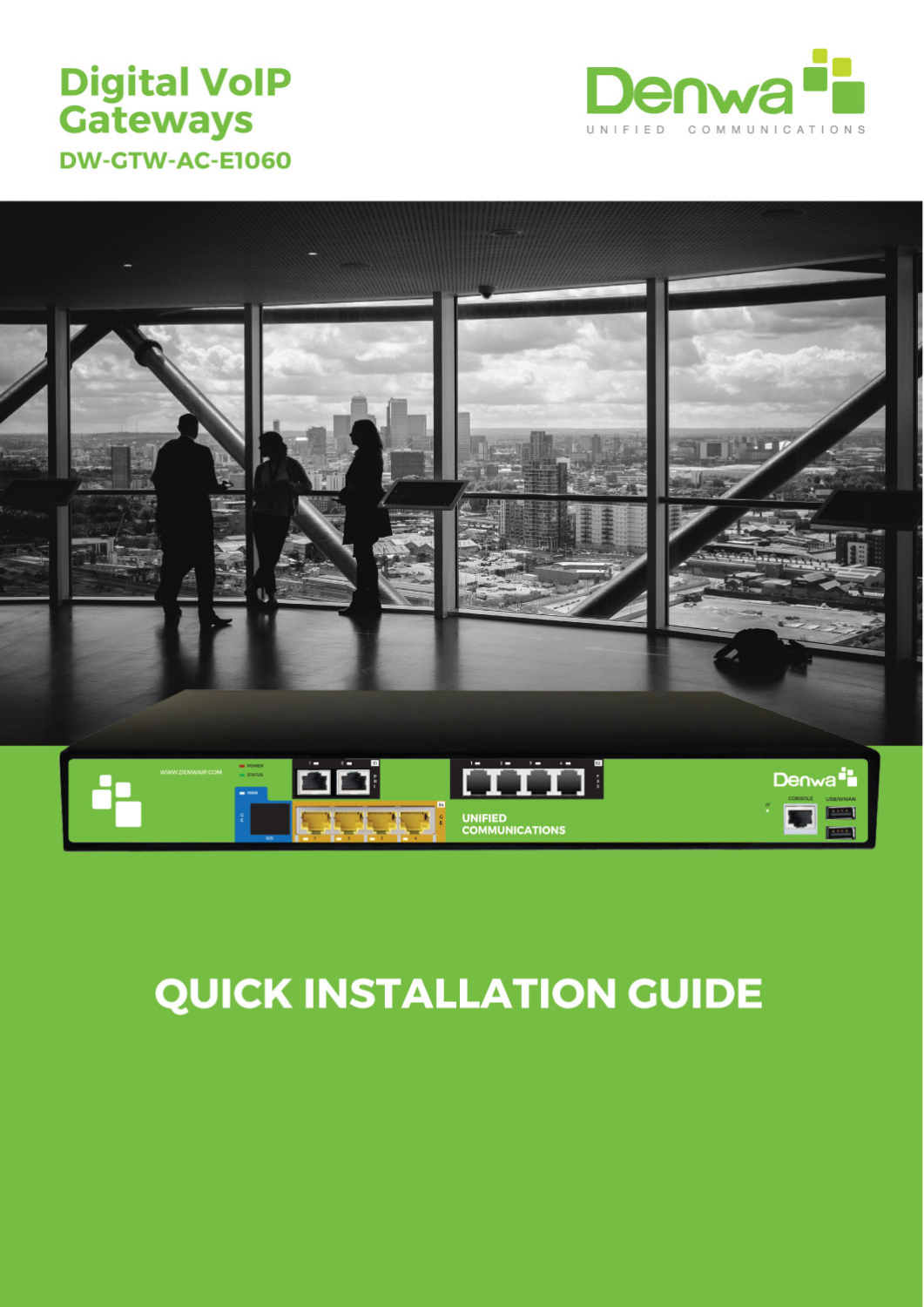

## **1 Introduction**

This document provides a hardware description of the DW-GTW-AC-E1060 (hereafter referred to as *device*) and step-by-step procedures for mounting and cabling the device.

The device supports the following interfaces:

- 2 E1/T1 port interfaces.
- 4 FXS port interfaces
- 4 Gigabit Ethernet ports

## **2 Package content**

Follow the procedure below for unpacking the carton in which the device is shipped.

- DW-GTW-AC-E1060
- Four anti-slide bumpers for desktop installation
- One FXS Lifeline cable adapter
- Two mounting brackets for 19-inch rack mounting
- One AC power cable

## **3 Physical Description**

This section provides a physical description of the device.

## **3.1 Physical Dimensions and Operating Environment**

The device's physical dimensions and operating environment are listed in the table below:

| <b>Physical Specification</b>      | Description                                                                                                                             |
|------------------------------------|-----------------------------------------------------------------------------------------------------------------------------------------|
| Dimensions $(H \times W \times D)$ | 10 x 32 x 34.5 cm (12.6 x 13.6 inches)                                                                                                  |
| Weight                             | $2.5 \text{ kg}$ (5.5 lbs.)                                                                                                             |
| Environmental                      | Operational: 5 to 40 $^{\circ}$ C (41 to 104 $^{\circ}$ F)<br>Storage: -25 to 85°C (-13 to 185°F)<br>Humidity: 10 to 90% non-condensing |
| <b>MTRF</b>                        | 238,834                                                                                                                                 |

|  | Table 3-1: Physical Dimensions and Operating Environment |  |  |
|--|----------------------------------------------------------|--|--|
|  |                                                          |  |  |
|  |                                                          |  |  |

www.denwaip.com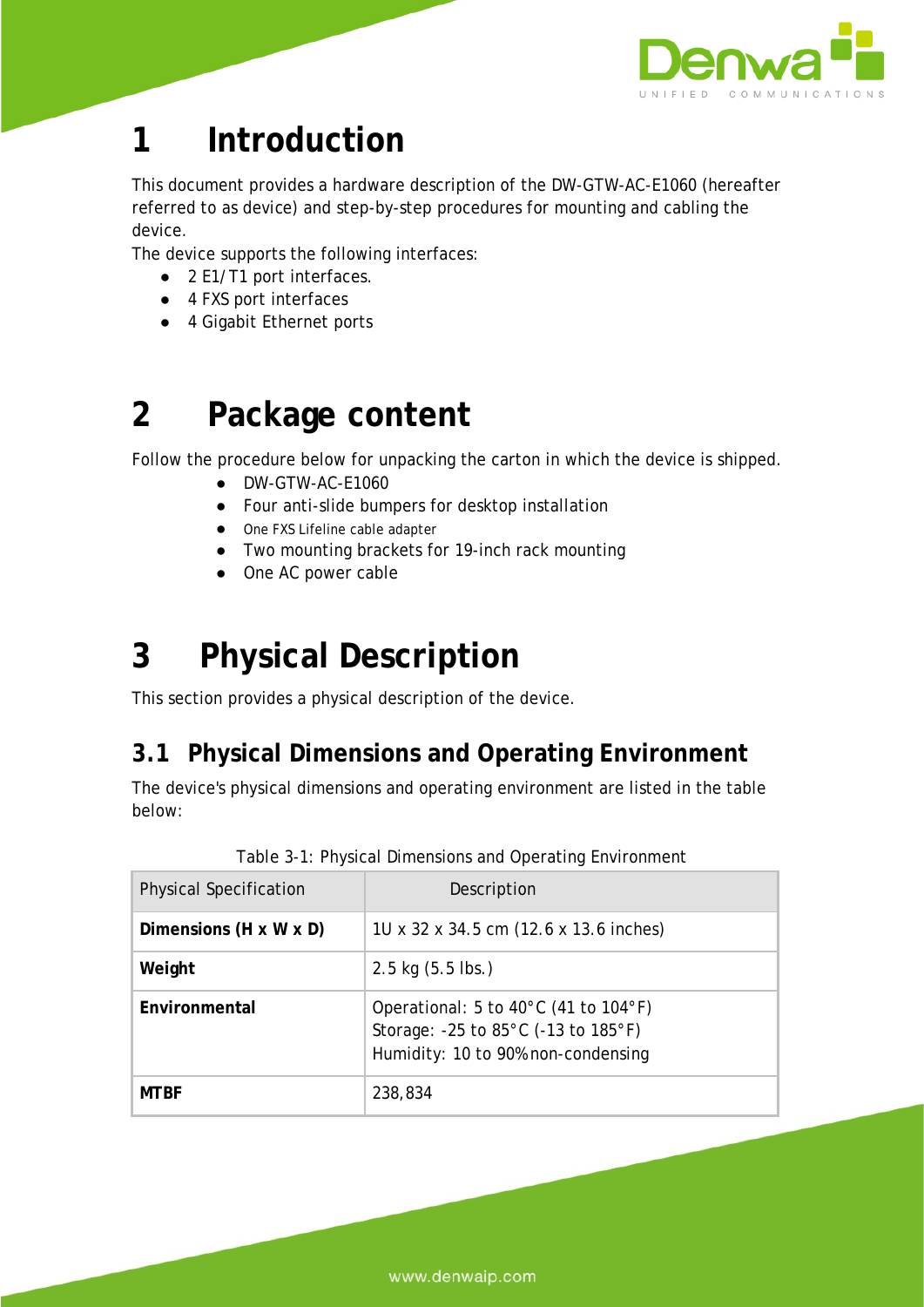

## **3.2 Front Panel Description**

The front panel provides the telephony port interfaces, various networking ports, reset pinhole button, and LEDs.



| Item<br>#      | Label                    | Description                                                                                                                                                                                                                                                                                                                                    |
|----------------|--------------------------|------------------------------------------------------------------------------------------------------------------------------------------------------------------------------------------------------------------------------------------------------------------------------------------------------------------------------------------------|
| 1              | USB/WWAN                 | USB port, used for various functionalities such as saving<br>debug captures to a USB storage device.                                                                                                                                                                                                                                           |
| $\overline{2}$ | Console                  | Port RJ-45 to RS-232 port for serial communication.                                                                                                                                                                                                                                                                                            |
| 3              | POWER /<br><b>STATUS</b> | LEDs indicating the status of the power and<br>reboot/initialization.                                                                                                                                                                                                                                                                          |
| 4              | PRI / Digital            | Telephony port interfaces that can include two E1/T1 port<br>interfaces (RJ-48)                                                                                                                                                                                                                                                                |
| 5              |                          | Reset pinhole button for resetting the device and optionally,<br>for restoring the device factory defaults. To restore the<br>device to factory defaults, do the following:<br>With a paper clip or any other similar pointed object, press and hold down<br>the Reset pinhole button for at least 12 seconds, but no more than 25<br>seconds. |
| 6              | LAN                      | Four 10/100/1000Base-T (Gigabit Ethernet) LAN ports for<br>connecting IP phones, computers, or switches. These ports<br>support the following features:<br>Half- and full-duplex modes<br>Auto-negotiation<br>Straight or crossover cable detection                                                                                            |
|                |                          |                                                                                                                                                                                                                                                                                                                                                |

Table 3-2: Front Panel Description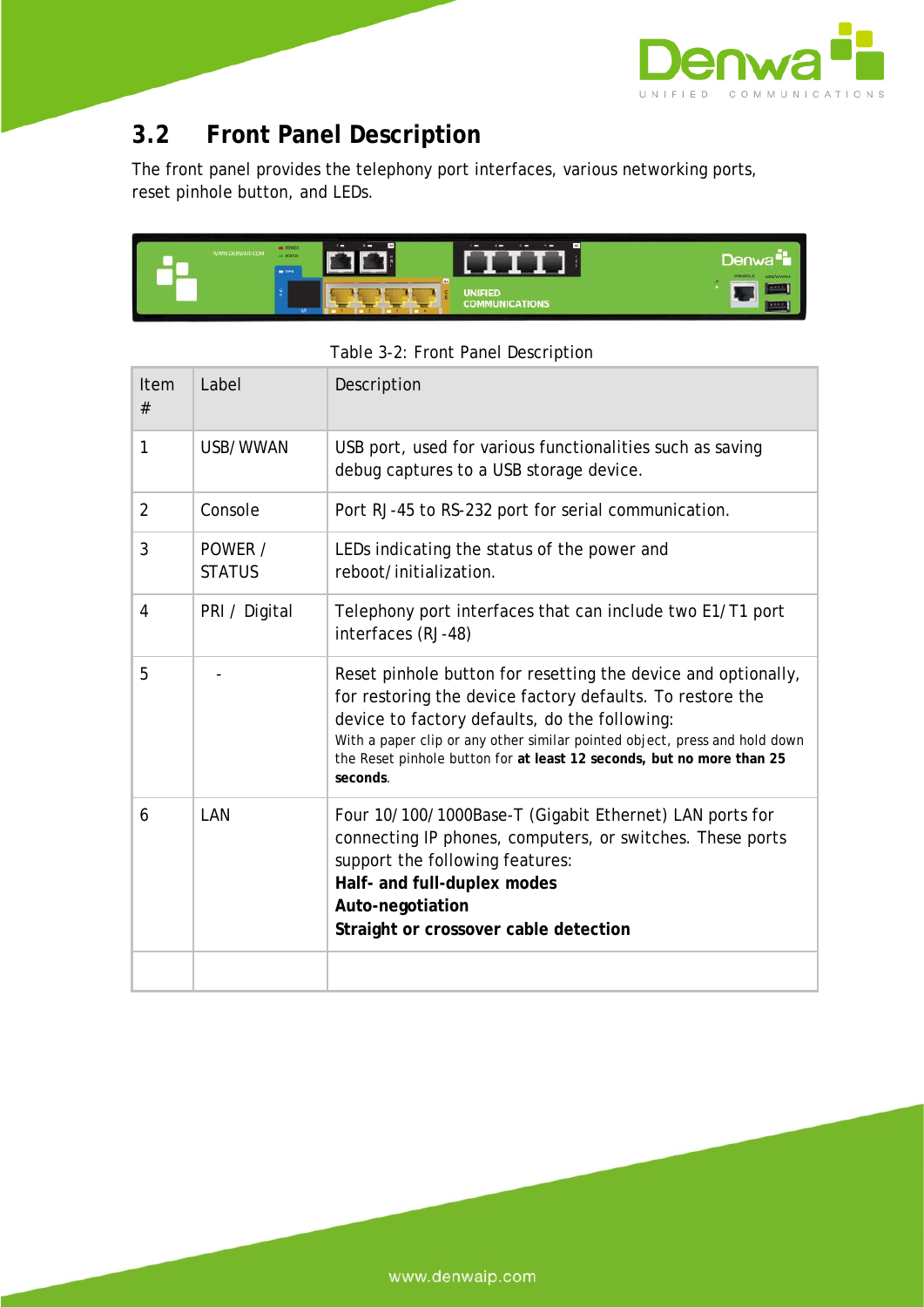



#### Table 3-3: Rear Panel Description

| <b>ITFM</b> | Label                  | Description                    |
|-------------|------------------------|--------------------------------|
|             |                        | Protective earthing screw.     |
|             | 100-240V~4A<br>50-60Hz | 3-Prong AC power supply entry. |

### **3.2.1 LEDs Description**

The front panel provides LEDs on the device's hardware (e.g., the available telephony interfaces). These LEDs are described in the subsequent subsections.

#### **3.2.1.1 LAN Interface LEDs**

Each LAN port provides a LED (located on its left) for indicating LAN operating status, as described in the table below.

| <b>LED</b><br>Color | <b>LED</b><br><b>Staus</b> | <b>Description</b>                     |
|---------------------|----------------------------|----------------------------------------|
| Green               | 0n                         | Ethernet link established.             |
|                     | Flashing                   | Data is being received or transmitted. |
|                     | Off                        | No Ethernet link.                      |

| Table 3-4: LAN LEDs Description |  |  |  |  |
|---------------------------------|--|--|--|--|
|---------------------------------|--|--|--|--|

#### **3.2.1.2 E1/T1 LEDs**

Each trunk port provides a LED for indicating operating status, as described in the table below: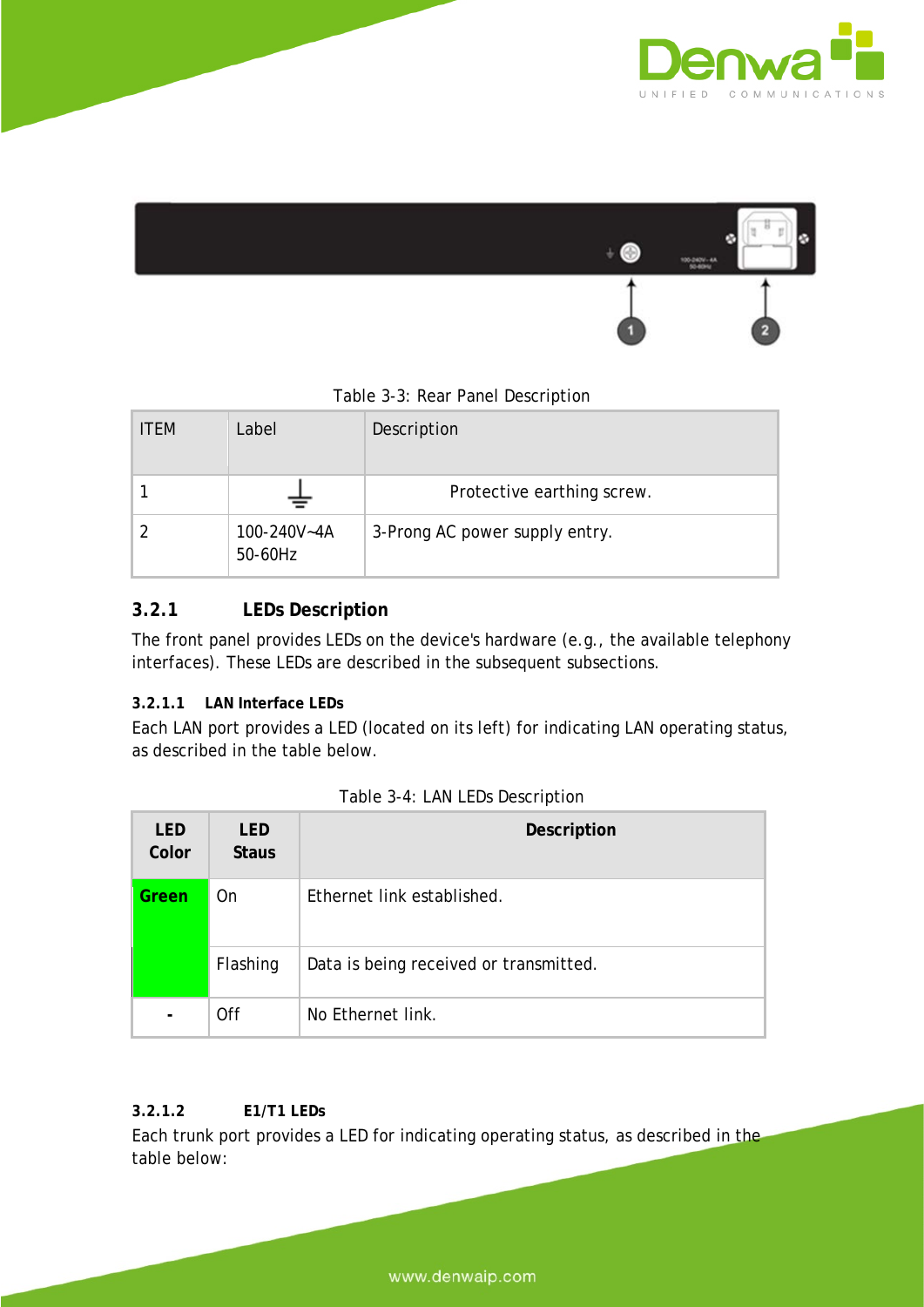

| Color | State | Description                                                                                                                                                                                                        |
|-------|-------|--------------------------------------------------------------------------------------------------------------------------------------------------------------------------------------------------------------------|
| Green | On.   | Trunk is synchronized (normal<br>operation).                                                                                                                                                                       |
| Red   | On.   | Loss due to any of the following signals:<br>• LOS - Loss of Signal<br>LOF - Loss of Frame<br>• AIS - Alarm Indication Signal<br>(the Blue Alarm)<br>$\bullet$ RAI - Remote Alarm<br>Indication (the Yellow Alarm) |
|       | Off   | Failure / disruption in the AC power supply<br>or the power is currently not being<br>supplied to the device through the AC<br>power supply entry.                                                                 |

#### Table 3-5: E1/T1 LEDs Description

### **3.2.1.2 Operational Status LEDs**

The STATUS LED indicates the operating status, as described in the table below.

| <b>LED Color</b> | <b>LED State</b> | <b>Description</b>                                                                   |
|------------------|------------------|--------------------------------------------------------------------------------------|
| Green            | <b>On</b>        | The device is operational and in Standalone mode<br>(not in High-Availability mode). |
|                  | Flashing         | Initial rebooting stage.                                                             |
| <b>Red</b>       | 0n               | Boot failure.                                                                        |
|                  | Off              | Advanced rebooting stage.                                                            |

| Table 3-6: STATUS LEDs Description |  |  |  |  |
|------------------------------------|--|--|--|--|
|------------------------------------|--|--|--|--|

### **1.1.1.2 Power LEDs**

The POWER LED indicates the operating status, as described in the table below.

Table 3-7: POWER LEDs Description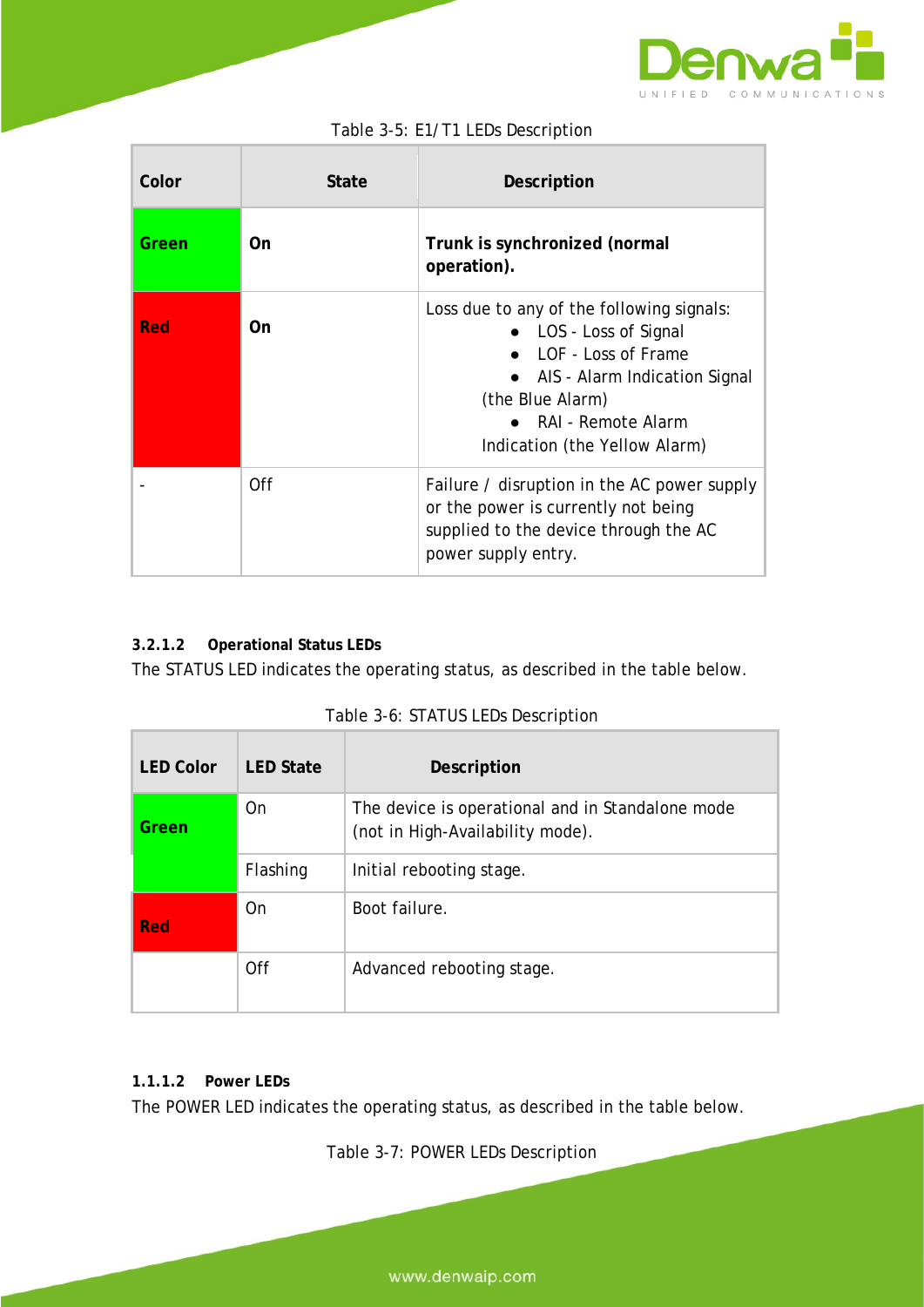

÷,

| <b>LED Color</b> | <b>LED State</b> | <b>Description</b>               |
|------------------|------------------|----------------------------------|
| Green            | On               | Power is received by the device. |
| -                | Off              | No power received by the device. |

## **4 Mounting the Device**

The device can be mounted in one of the following ways:

- Placed on a desktop
- Installed in a standard 19-inch rack

**Warning:** Do not place any equipment directly on top of the device or adjacent to its sides (at least 13-cm separation). In addition, if you are mounting the device in a 19-inch rack, ensure that at least a 3U separation is maintained between the device and other mounted devices or equipment.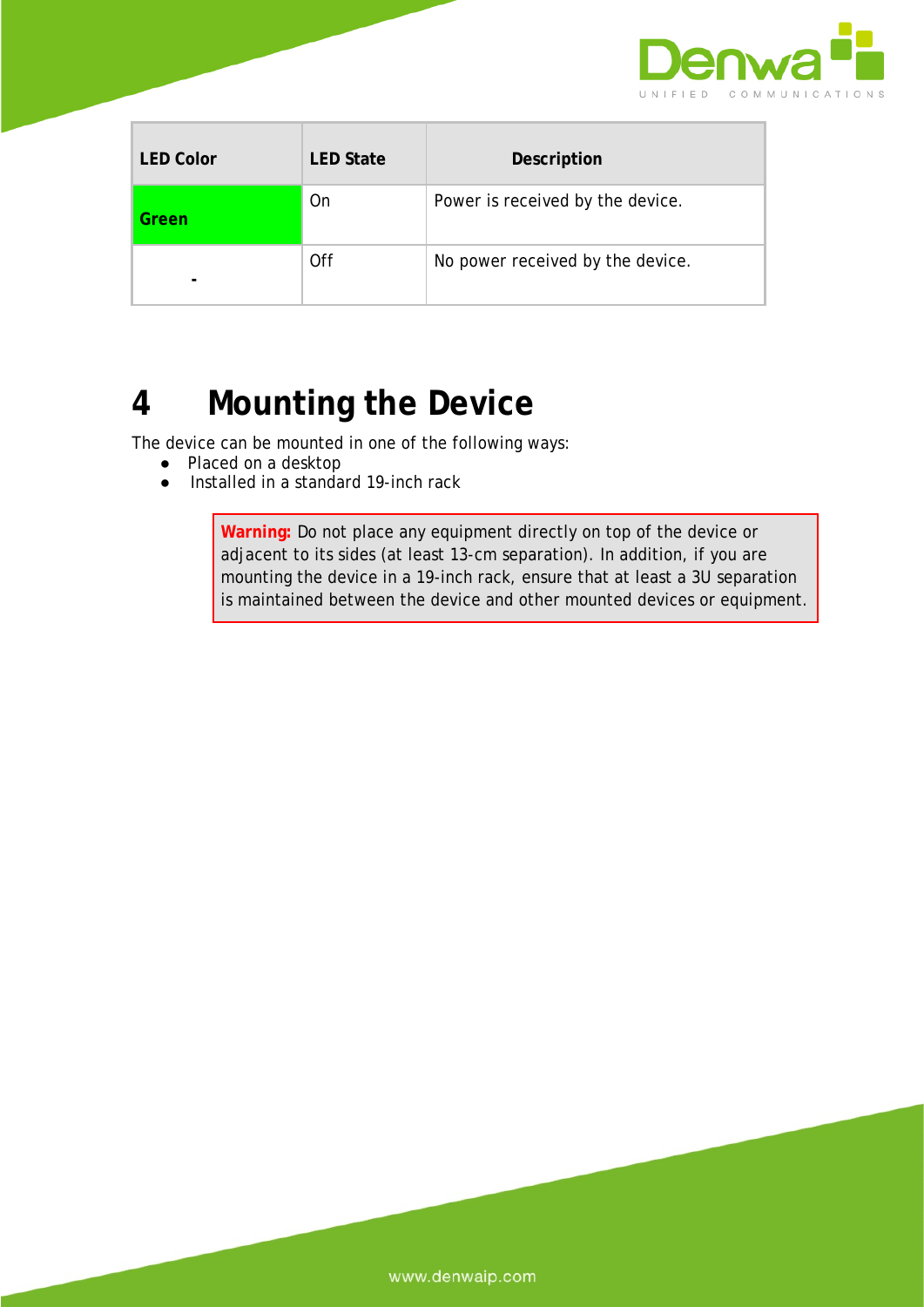

## **4.1 Desktop Mounting**

The device can be placed on a desktop when its four anti-slide bumpers (supplied) are attached to the underside of the device.

To attach the anti-slide rubber bumpers to the device:

**1.** Flip the device over so that its underside faces up.

**2.** Locate the four anti-slide grooves on the underside - one in each

corner.

**3.** Peel off the adhesive, anti-slide rubber feet and stick one in each antislide groove.



**4.** Flip the device over again so that it rests on the rubber feet and place it in the required position on a desktop.

## **4.2 19-Inch Rack Mounting**

The device can be installed in a standard 19-inch rack by implementing one of the following mounting methods:

- Placing it on a pre-installed shelf in a 19-inch rack
- Attaching it directly to the rack's frame using the device's mounting brackets (supplied) that need to be attached to the chassis

#### **Rack Mount Safety Instructions**

When installing the chassis in a rack, implement the following safety instructions:

· **Elevated Operating Ambient Temperature:** If installed in a closed or multi-unit rack assembly, the operating ambient temperature of the rack environment may be greater than room ambient temperature. Therefore, consideration should be given to installing the equipment in an environment with maximum ambient temperature (Tma) of 40°C  $(104°F)$ .

**Reduced Air Flow: Installation of the equipment in a rack should** be such that the amount of air flow required for safe operation on the equipment is not compromised.

**Mechanical Loading: Mounting of the equipment in the rack**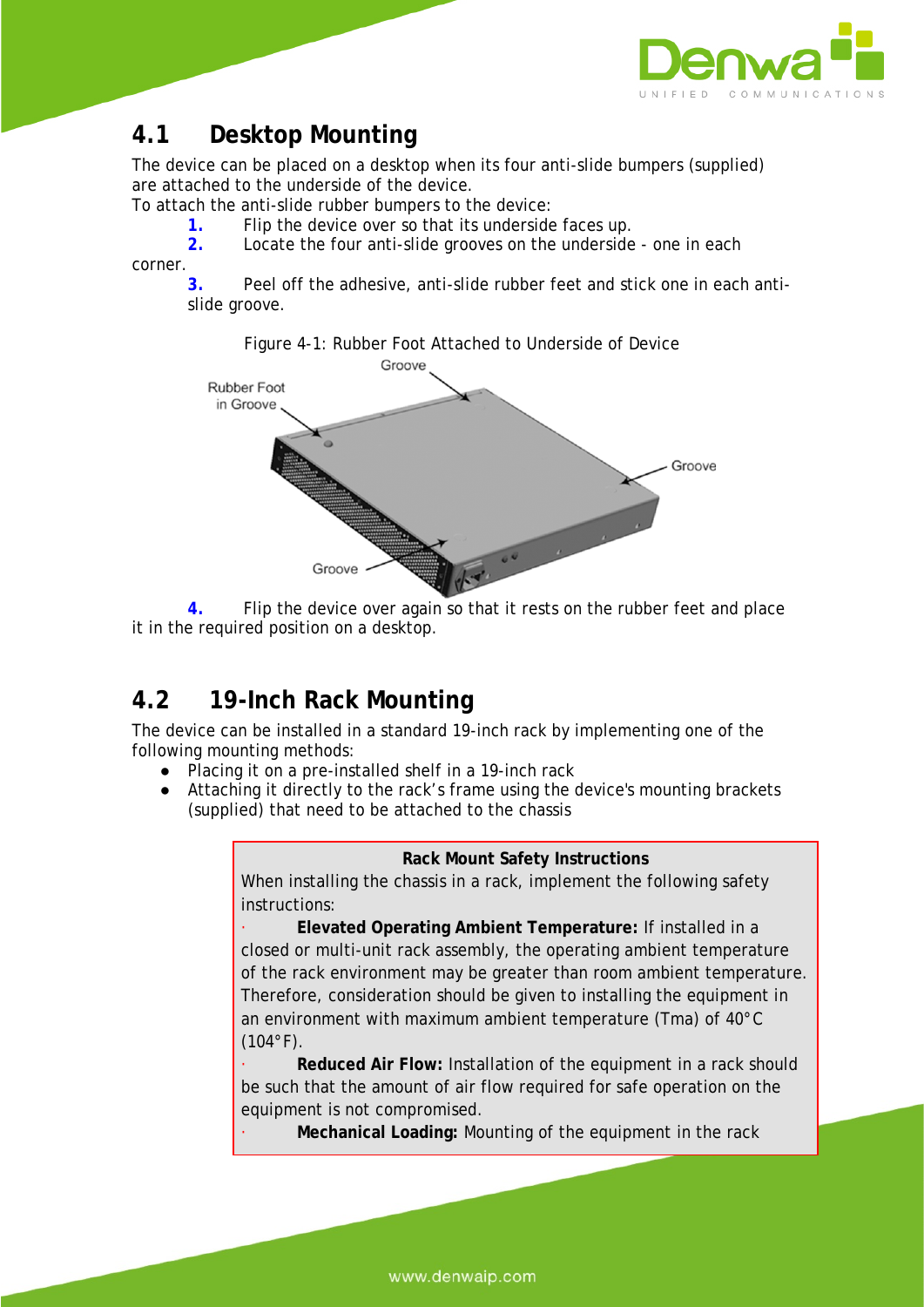

should be such that a hazardous condition is not achieved due to uneven mechanical loading.

· **Circuit Overloading:** Consideration should be given to the connection of the equipment to the supply circuit and the effect that overloading of the circuits might have on over-current protection and supply wiring. Appropriate consideration of equipment nameplate ratings should be used when addressing this concern.

· **Reliable Earthing:** Reliable earthing of rack-mounted equipment should be maintained. Particular attention should be given to supply connections other than direct connections to the branch circuit (e.g., use of power strips).

### **4.2.1 Using a Pre-installed Rack Shelf**

The procedure below describes how to place the device on a pre-installed shelf in a 19-inch rack.

To mount the device on a pre-installed shelf in the rack:

**1.** Before installing it in the rack, ensure that you have a pre-installed rack shelf on which the device can be placed.

**2.** Place the device on the pre-installed shelf in the rack.

#### **4.2.2 Using Mounting Brackets**

The procedure below describes how to mount the device in a 19-inch rack. Rack mounting involves placing the device on a pre-installed rack shelf and then attaching the device's mounting brackets (to the device and rack frame). The purpose of the mounting brackets is to secure the device to the rack.



**Note:** 19-inch rack mounting using mounting brackets is a customer ordered feature.

www.denwaip.com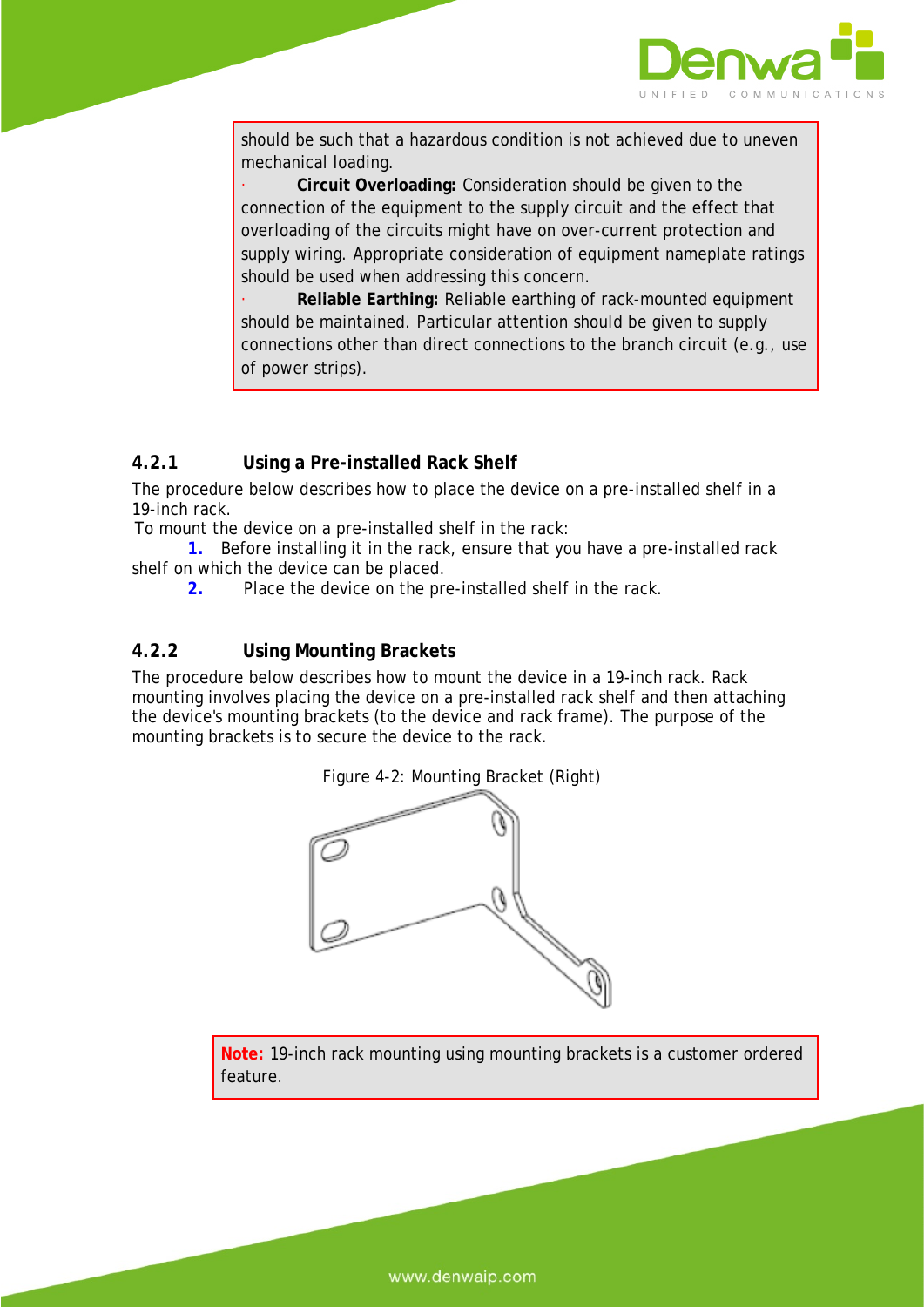

To mount the device in a 19-inch rack using mounting brackets:

**1.** Attach the two mounting brackets (supplied) to each side of the device's chassis, using the supplied screws, as shown in the figure below:



**2.** Place the device on a pre-installed shelf in the rack.

**3.** Attach the ends of the mounting brackets (that you installed in Step 1) to the vertical track of the rack's frame, using standard 19-inch rack bolts (not supplied).

## **5 Cabling the Device**

This chapter describes the cabling of the device.

## **5.1 Grounding and Surge Protection**

The device must be connected to earth (grounded) using an equipment-earthing conductor.

**Protective Earthing**

The equipment is classified as Class I EN60950 and UL60950 and must be earthed at all times.

For Finland: "Laite on liltettava suojamaadoituskoskettimilla varustettuun pistorasiaan."

For Norway: "Apparatet rna tilkoples jordet stikkontakt."

For Sweden: "Apparaten skall anslutas till jordat uttag."

**Grounding and Power Surge Protection**

www.denwaip.com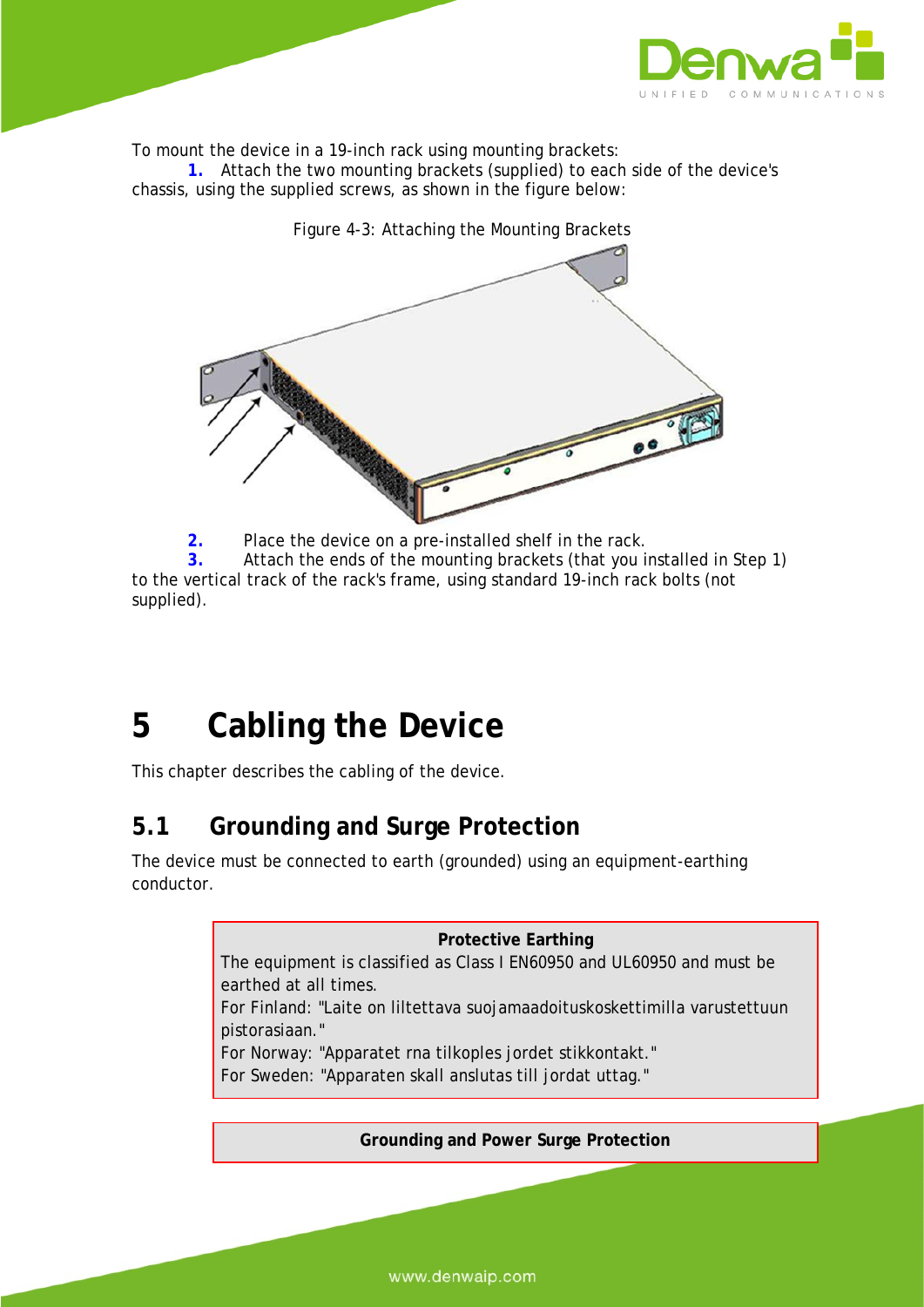

The device must be installed only in telecommunication sites / centers in compliance with ETS 300-253 requirements "Earthing and Bonding of Telecommunication Equipment in Telecommunication Centers".

Prior to installation, earth loop impedance test must be performed by a certified electrician to ensure grounding suitability at the power outlet intended to feed the unit. It is essential that the impedance will be kept below 0.5 ohms!

Proper grounding is crucial to ensure the effectiveness of the lightning protection, connect the device permanently to ground (as described in the procedure below). The device's grounding screw must be connected to the equipotential grounding bus bar located in the Telecommunication rack or installation site, using a wire of 6 mm2 surface wire. If the device is installed in a rack with other equipment, the rack must be connected to the equipotential grounding bus bar of the Telecommunication room, using a stranded cable with surface area of 25 mm2. The length of this cable must be as short as possible (no longer than 3 meters).

Failing to install primary surge protectors and failing to comply with the grounding instructions or any other installation instructions, may cause permanent damage to the device.

As most of the installation is the responsibility of the customer, Denwa Corp can assume responsibility for damage only if the customer can establish that the device does not comply with the standards specified above (and the device is within the hardware warranty period).

The device complies with protection levels as required by EN 55024/EN 300386. Higher levels of surges may cause damage to the device.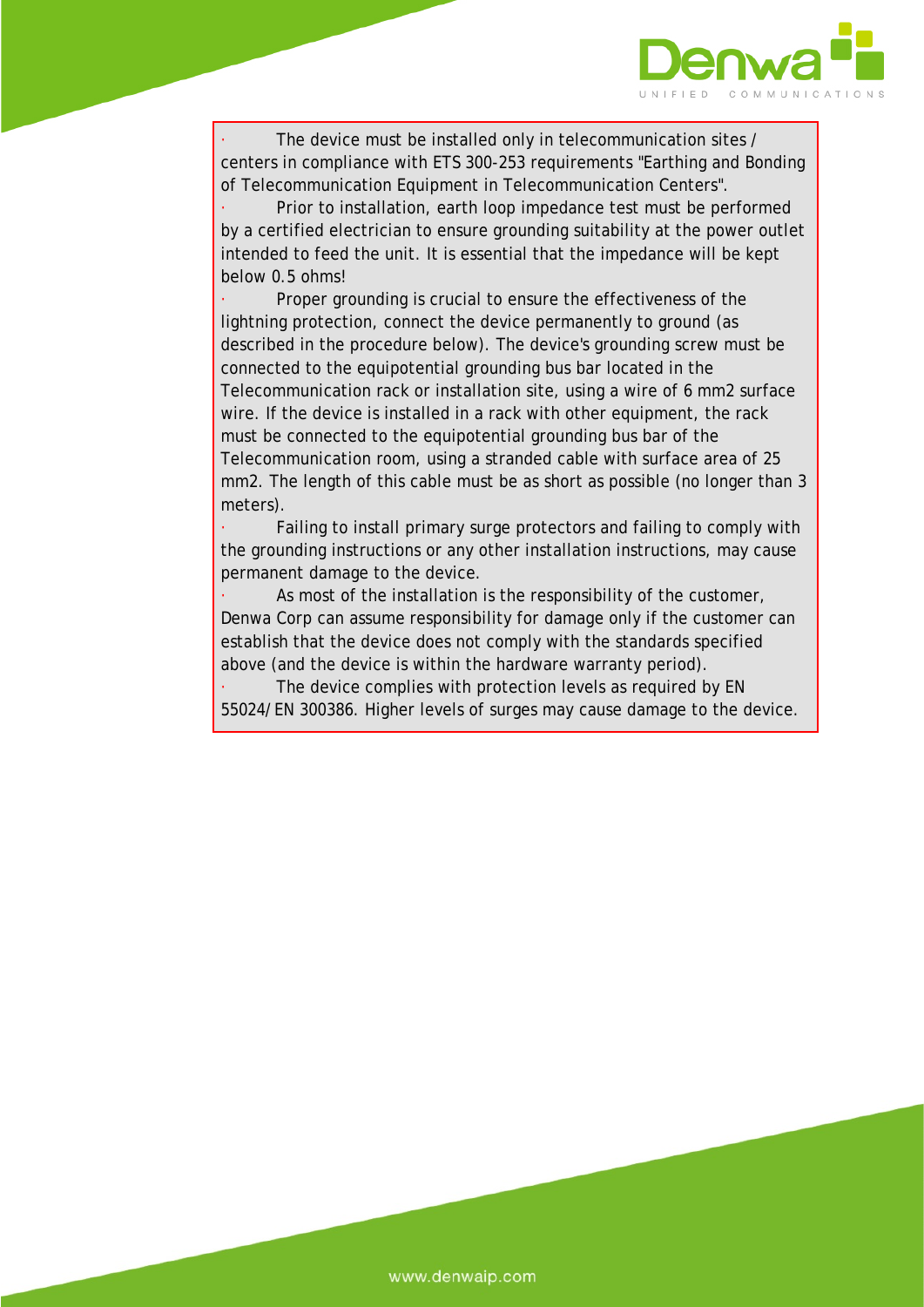

To ground the device:

**1.** Connect an electrically earthed strap of 16 AWG wire (minimum) to the chassis' grounding screw (located on the rear panel), using the supplied washer and fasten the wire securely using a 6-32 UNC screw.





**2.** Connect the other end of the strap to a protective earthing. This should be in accordance with the regulations enforced in the country of installation.

## **5.2 ISDN E1/T1 Interfaces**

This section describes how to cable the PRI interfaces.

### **5.2.1 Connecting to ISDN PRI (E1/T1) Trunks**

The procedure below describes the cabling of the device's E1/T1 (PRI) trunk interfaces.

### **Warning:**

To protect against electrical shock and fire, use a 26 AWG min wire to connect T1 or E1 ports to the PSTN.

· To comply with EMC rules and regulations, use shielded twisted pair (STP) cables for E1 interfaces on DW-GTW-AC-E1060.

**Note:** PRI interfaces are a customer-ordered item.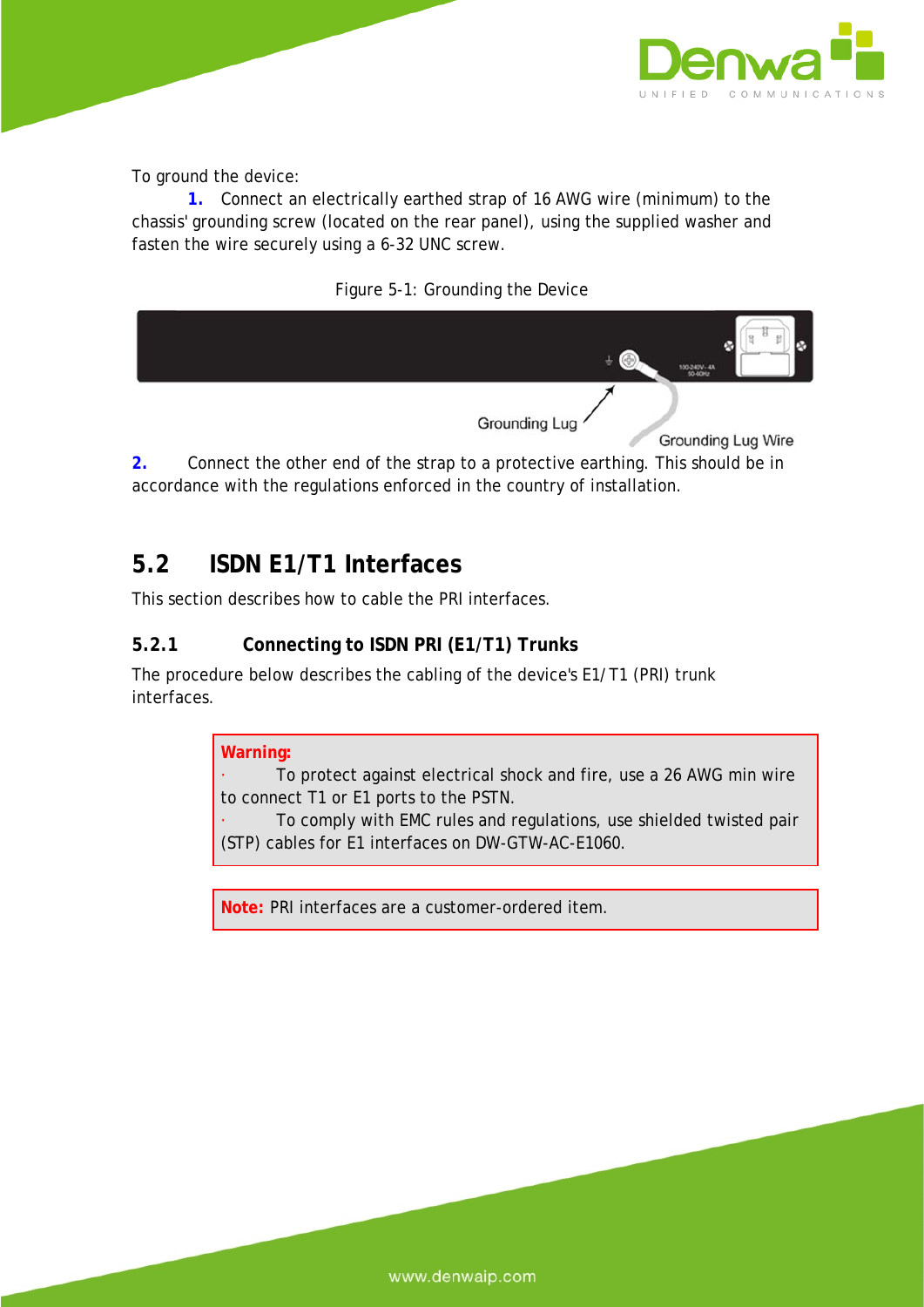

Cable specifications:

- **Cable:** STP cable of 26 AWG min.
- **Connector Type:** RJ-48c
- **Connector Pinouts:**

Figure 5-14: RJ-48c Connector Pinouts for E1/T1



To connect the E1/T1 trunk interface:

- **1.** Connect the E1/T1 trunk cable to the device's E1/T1 port.
- **2.** Connect the other end of the trunk cable to your PBX/PSTN switch.





It does not matter which PRI port connects to which Tel entity (i.e., PBX or PSTN).

To enable PSTN Fallback upon IP network connectivity issues, use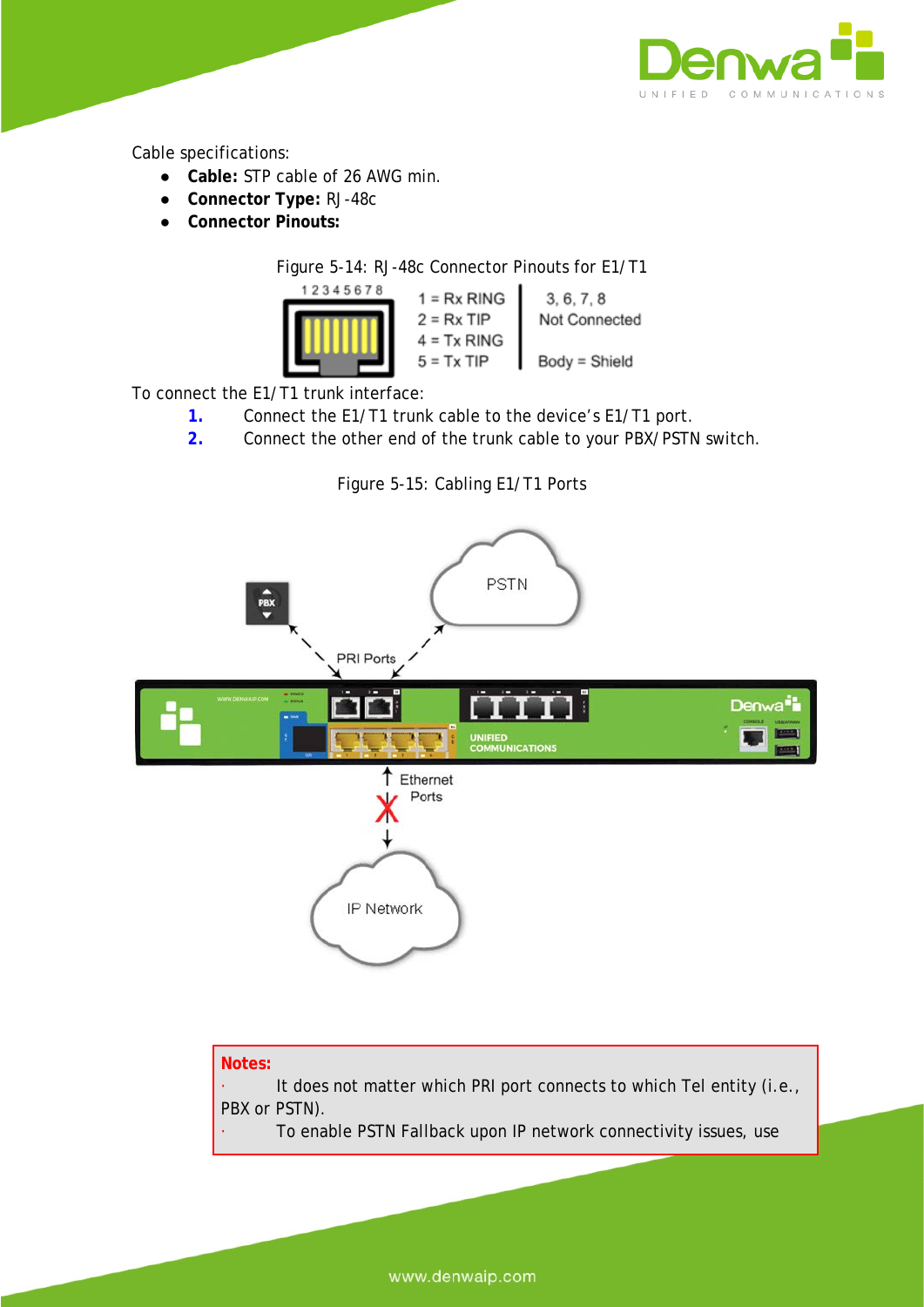

the TrunkLifeLineType parameter (PSTN Fallback upon power outage is done by default).

## **5.3 Connecting to a Computer for Serial Communication**

The device provides an RS-232 serial interface port on its front panel for serial communication with a PC.

- · **Port Type:** RJ-45
- · **Cable:** RJ-45 to DB-9

To connect the device's serial interface to a computer:

**a.** Connect the RJ-45 cable connector to the device's serial port, labeled **CONSOLE**.

**b.** Connect the other end of the cable to the COM1 or COM2 RS-232 communication port on your PC.



**RJ-45** Connector

#### Figure 5-19: Cabling Serial Interface (RJ-45)

## **5.4 Powering up the Device**

The device receives power from a standard alternating current (AC) electrical outlet. The connection is made using the supplied AC power cord.

|                               | rable 5-3: Power Specifications              |
|-------------------------------|----------------------------------------------|
| <b>Physical Specification</b> | Value                                        |
| Input Voltage                 | Single universal AC power supply 100 to 240V |
| <b>AC Input Frequency</b>     | 50 to 60 Hz                                  |
| <b>AC Input Current</b>       | 1.5A                                         |
| Max. Power Consumption        | Gateway (without OSN): 60W*                  |

#### Table 5-3: Power Specifications

| Warnings:   |                                                                                 |
|-------------|---------------------------------------------------------------------------------|
|             | The device must be connected to a socket-outlet providing a protective earthing |
| connection. |                                                                                 |
|             | Use only the AC power cord that is supplied with the device.                    |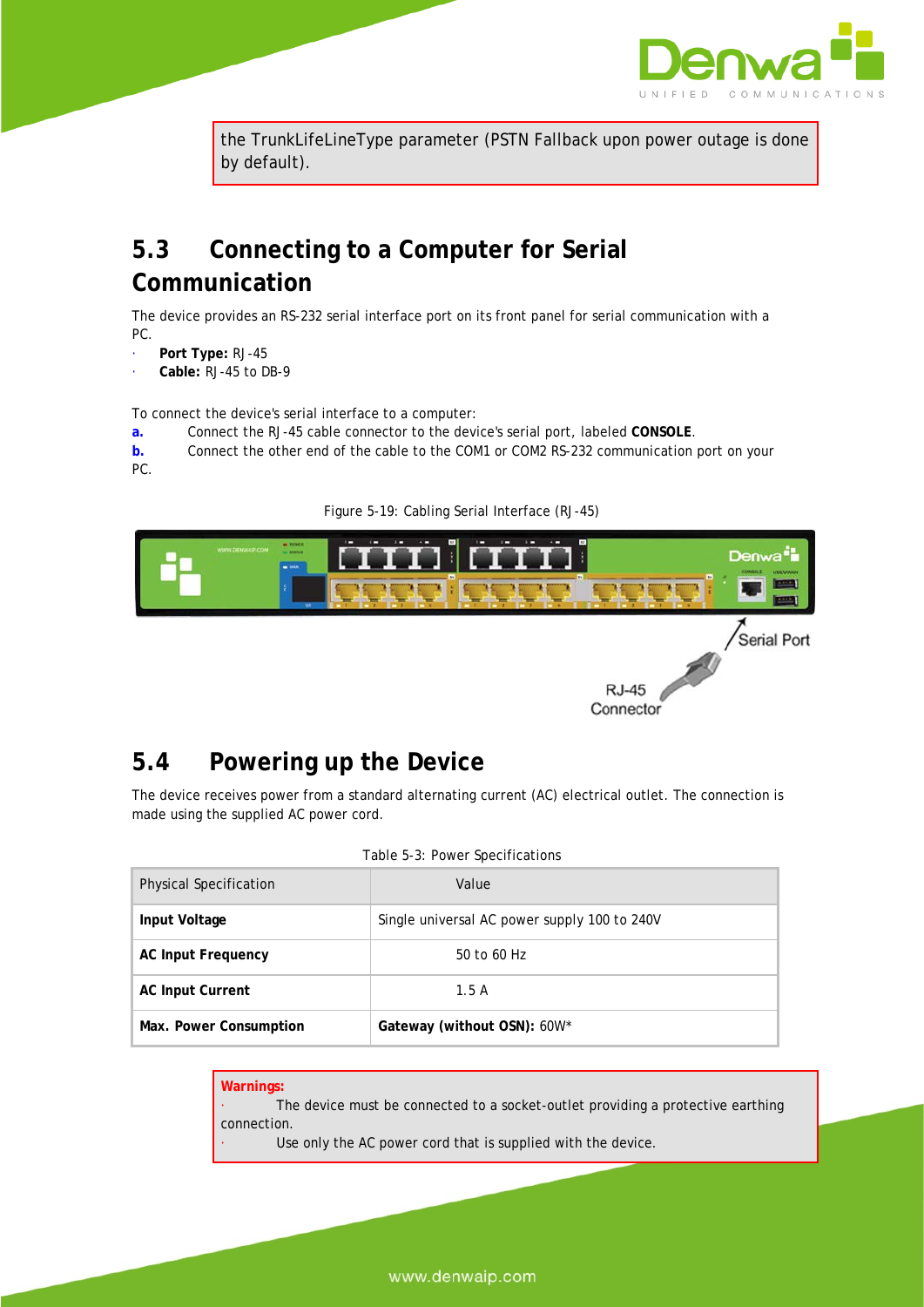

To connect the device to the power supply:

**1.** Connect the line socket of the AC power cord (supplied) to the device's AC power socket (labeled **100-240V ~ 4A 50-60Hz**), located on the rear panel.



Figure 5-21: Connecting to the Power Supply

**2.** Connect the plug at the other end of the AC power cord to a standard electrical outlet.

Once you have cabled and powered-up the device, the POWER LED on the front panel lights up green.

## **6 Maintenance – Replacing the Power Fuse**

The device contains a fuse that protects the device from excessive current. The fuse is located on the rear panel, below the power socket. To replace the fuse, use only one of the following fuses described in the table below:

| Manufacturer     | Manufacturer Part Number |
|------------------|--------------------------|
| <b>BEL</b>       | 5ET2.5-R                 |
| <b>CONOUER</b>   | <b>UDL 2.50</b>          |
| <b>LITTEFUSE</b> | 021302.5MXP              |

| Table 6-1: Allowed Fuses for the Device |  |
|-----------------------------------------|--|
|-----------------------------------------|--|

Caution

For continuous protection, replace only with the same fuse type and rating fuse.